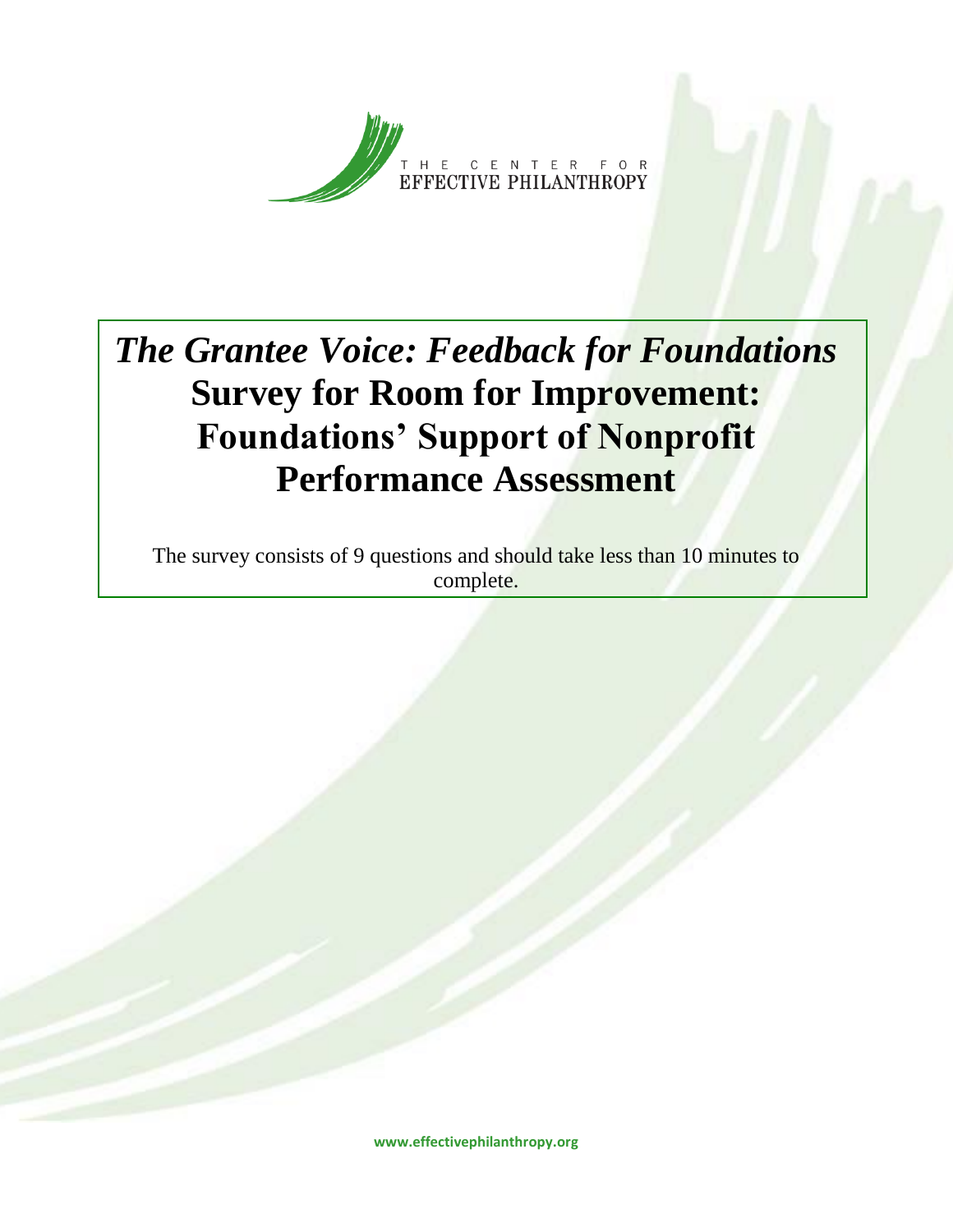- 1. How many foundations currently provide grant support to your organization? \_\_\_\_\_\_
- 2. Do you tend to discuss with your foundation funders how your organization is doing relative to the goal(s) your organization seeks to achieve?
	- $\Box$  Yes, our <u>organization</u> tends to initiate those conversations
	- $\Box$  Yes, our <u>funders</u> tend to initiate those conversations
	- $\Box$  Yes, our organization and our funders tend to initiate those conversations with equal frequency
	- $\Box$  No, our organization does not tend to have those conversations with our funders
- 3. Do your foundation funders tend to provide support to help your organization assess how it is doing relative to the goal(s) your organization seeks to achieve?
	-
	- $\Box$  Yes, we tend to receive financial support for assessment efforts

 $\Box$  Yes, we tend to receive non-monetary support for assessment efforts

- $\Box$  Yes, we tend to receive both financial and non-monetary support for assessment efforts
- $\Box$  No, we do not tend to receive any support for assessment efforts
- 4. To what extent do you believe you understand the progress your organization has made towards achieving its goal(s)?

| Do not understand |  |  | Completely |
|-------------------|--|--|------------|
| at all            |  |  | understand |

5. How helpful have your foundation funders been to your organization's ability to assess progress towards your goal(s)?

| Not at all |  |  | Extremely |
|------------|--|--|-----------|
| helpful    |  |  | helpful   |

\_\_\_\_\_\_\_\_\_\_\_\_\_\_\_\_\_\_\_\_\_\_\_\_\_\_\_\_\_\_\_\_\_\_\_\_\_\_\_\_\_\_\_\_\_\_\_\_\_\_\_\_\_\_\_\_\_\_\_\_\_\_\_\_ \_\_\_\_\_\_\_\_\_\_\_\_\_\_\_\_\_\_\_\_\_\_\_\_\_\_\_\_\_\_\_\_\_\_\_\_\_\_\_\_\_\_\_\_\_\_\_\_\_\_\_\_\_\_\_\_\_\_\_\_\_\_\_\_

6. What is the one most important step that foundation funders can take to help you assess progress towards your goal(s)?